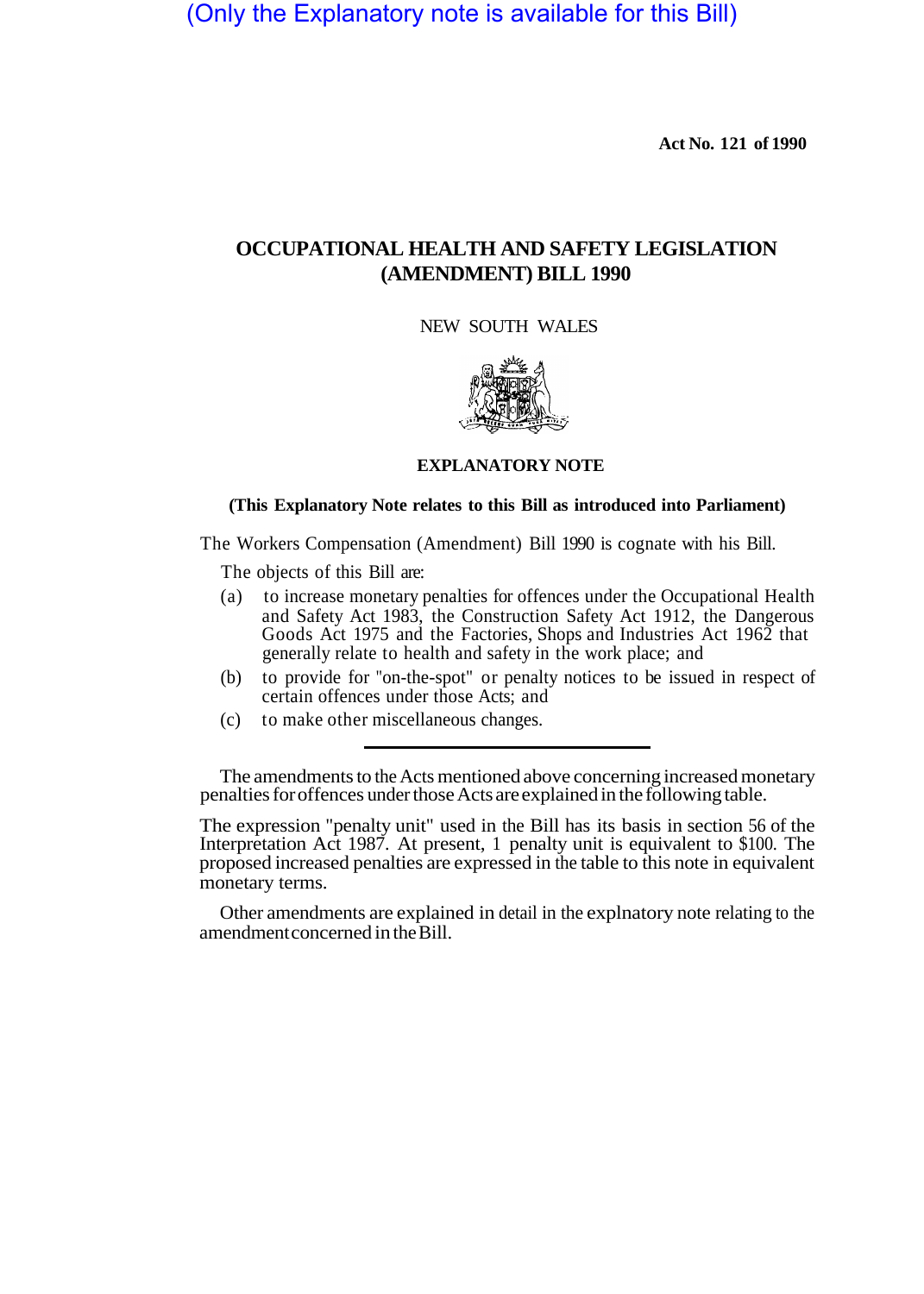## **TABLE**

# **Penalties under Occupational Health and Safety Act 1983**

Safety Act 1983 are increased as follows: The maximum monetary penalty for offences under the Occupational Health and

| offence                                                                                                                                                 | existing penalty                                         | new penalty                                              |
|---------------------------------------------------------------------------------------------------------------------------------------------------------|----------------------------------------------------------|----------------------------------------------------------|
| section 15 (employers to ensure<br>health, safety and welfare of their<br>employees)                                                                    |                                                          |                                                          |
| section<br>16<br>(employers)<br>and<br>self-employed<br>persons to<br>ensure<br>health and safety of persons other<br>than employees at places of work) |                                                          |                                                          |
| section 17 (persons in control of<br>workplaces<br>etc.<br>used<br>by<br>non-employees to ensure health and<br>safety)                                  | \$100,000<br>(corporations)<br>\$10,000<br>(individuals) | \$250,000<br>(corporations)<br>\$25,000<br>(individuals) |
| section 18 (manufacturers, suppliers<br>etc. to ensure health and safety<br>regards plant and substances for use at<br>work)                            |                                                          |                                                          |
| section 21 (employer not to charge<br>employees for things done or provided<br>pursuant to statutory requirement)                                       |                                                          |                                                          |
| section 21A (person not to hinder aid<br>to injured worker etc.)                                                                                        |                                                          |                                                          |
| section 19 (employees at work to take<br>care of others and to co-operate with<br>employer)                                                             | \$2,000                                                  | \$2,500                                                  |
| section 20 (person not to interfere<br>with or misuse things provided for<br>health, safety and welfare)                                                |                                                          |                                                          |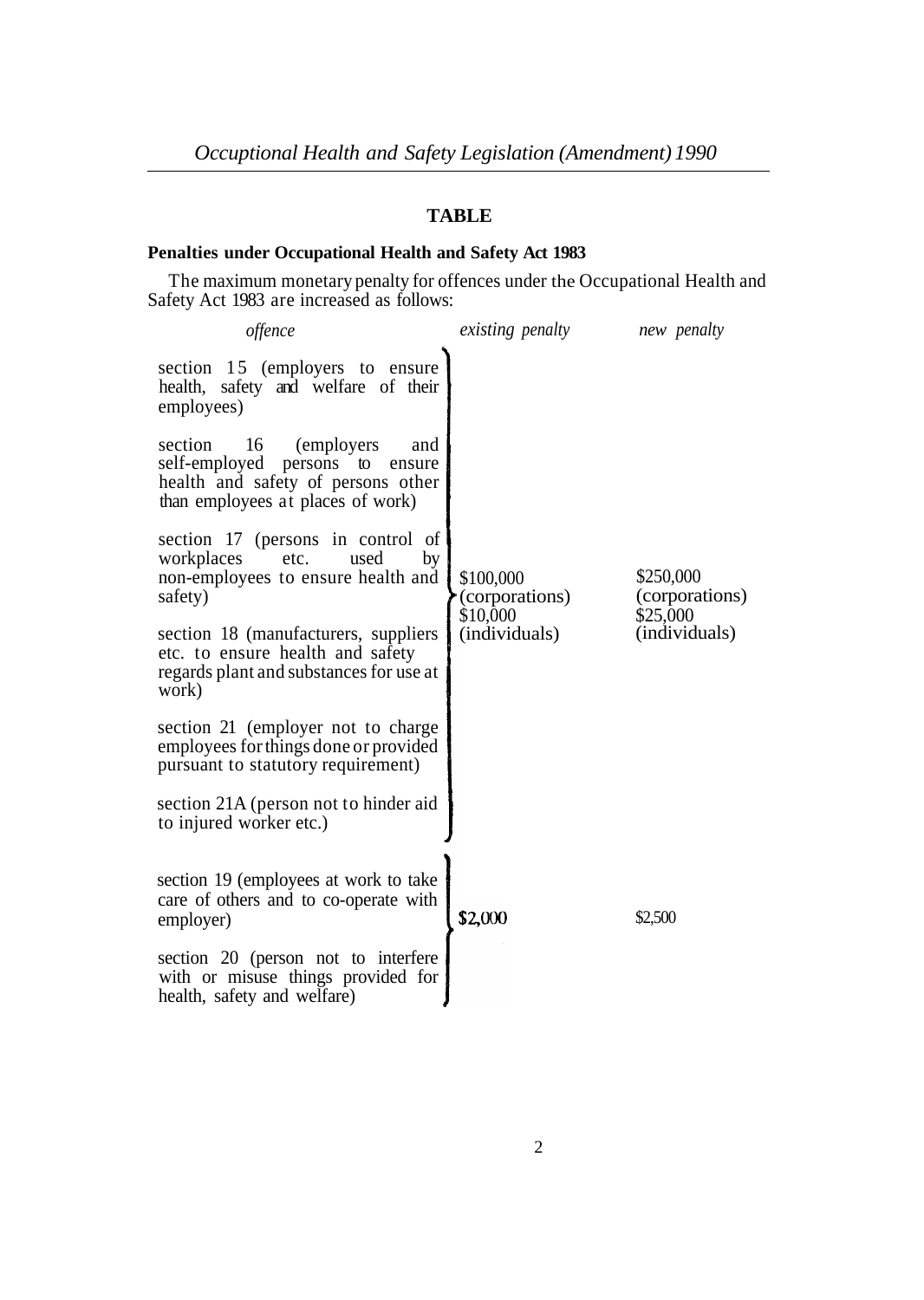## **Act No. 121 of 1990**

| section 23 (failure to establish<br>occupational health and<br>safety<br>committees in workplaces)<br>section 26 (unlawful dismissal etc. of<br>employees)<br>\$10,000<br>section 27 (failure to notify accidents<br>and other matters)<br>section 52 (wilfully hindering<br><sub>or</sub><br>obstructing any person in exercising a<br>power conferred by or under the Act) | \$15,000<br>(corporations)<br>\$10,000<br>(individuals) |
|------------------------------------------------------------------------------------------------------------------------------------------------------------------------------------------------------------------------------------------------------------------------------------------------------------------------------------------------------------------------------|---------------------------------------------------------|
| section 25 (not providing as required<br>by the regulations appropriate<br>training to a member of<br>\$4,000<br>an<br>occupational health and safety<br>committee)                                                                                                                                                                                                          | \$5,000                                                 |
| section 26 (4) (daily penalty for failing<br>to give effect to a court order to<br>reimburse salary or wages to, or to<br>\$200<br>reinstate, an unlawfully dismissed<br>employee)                                                                                                                                                                                           | \$500                                                   |
| section 45 (offences against the<br>\$4,000<br>regulations)                                                                                                                                                                                                                                                                                                                  | \$10,000                                                |

# *Occupational Health and Safety Legislation (Amendment) 1990*

## **Penalties under the Construction Safety Act 1912**

1912 are increased as follows: The maximum monetary penalties for offences under the Construction Safety Act

| <i>offence</i>                                                                                           | existing penalty | new penalty                                             |
|----------------------------------------------------------------------------------------------------------|------------------|---------------------------------------------------------|
| section 16 (obstruction of inspectors)                                                                   | \$4,000          | \$5,000                                                 |
| section 17B (failure to deliver<br>certificate of competency for \$1,000<br>endorsement or cancellation) |                  | \$1,500                                                 |
| section 21 (general penalty provision)                                                                   | \$10,000         | \$25,000<br>(Corporations)<br>\$10,000<br>(individuals) |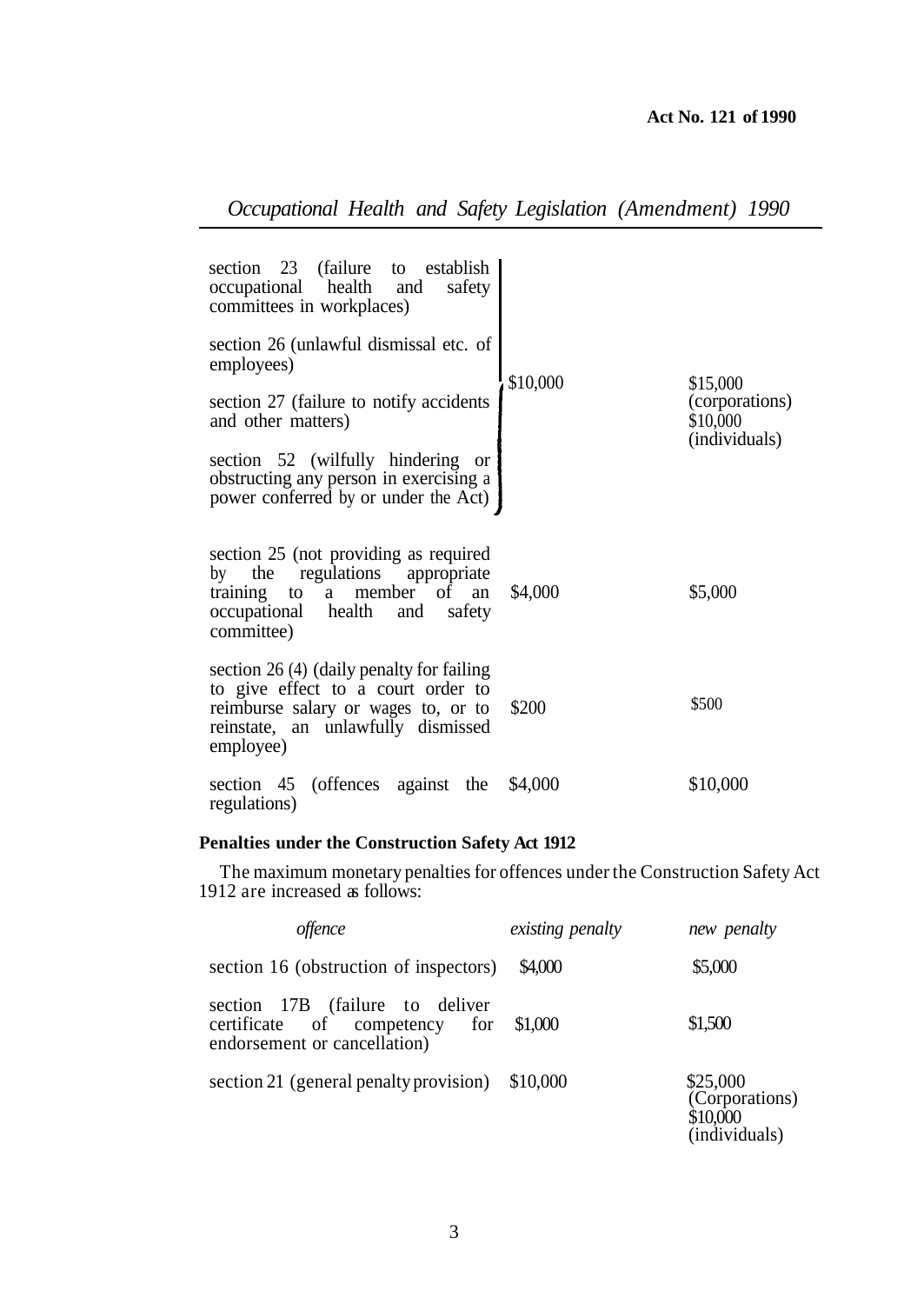section 22 (offences against the \$4,000 regulations) \$10,000

Section 21 of the Construction Safety Act 1912 is also amended to provide for penalties exceeding \$10,000 for offences under that Act to be recoverable in the Supreme Court in its summary jurisdiction.

### **Penalties under Dangerous Goods Act 1975**

The maximum monetary penaltics for offences under the Dangerous Goods Act 1975 are increased as follows:

| offence                                                                              | existing penalty                                                                     | new penalty                                                                          |
|--------------------------------------------------------------------------------------|--------------------------------------------------------------------------------------|--------------------------------------------------------------------------------------|
| section<br>9<br>(keeping of dangerous<br>goods)                                      | \$10,000<br>(corporations)<br>\$2,000<br>(individuals)<br>\$2,000<br>(daily penalty) | \$25,000<br>(corporations)<br>\$5,000<br>(individuals)<br>\$5,000<br>(daily penalty) |
| section 11 (offence of unlicensed)<br>conveyance)                                    |                                                                                      |                                                                                      |
| section 12 (conveying of dangerous<br>goods)<br>of<br>13 (offence of sale<br>section | \$10,000<br>(Corporations)<br>\$2,000<br>(individuals)                               | \$25,000<br>(corporations)<br>\$5,000<br>(individuals)                               |
| dangerous goods in a public place)                                                   |                                                                                      |                                                                                      |
| section 14 (negligent or careless use of<br>dangerous goods)                         | \$2,000                                                                              | \$5,000                                                                              |
| section 20 (unlicensed manufacture of<br>explosives)                                 | \$10,000<br>(corporations)<br>\$2,000<br>(individuals)<br>\$2,000<br>(daily penalty) | \$25,000<br>(corporations)<br>\$5,000<br>(individuals)<br>\$5,000<br>(daily penalty) |
| section 24 (supply of explosives to<br>minors)                                       | \$400                                                                                | \$1,000                                                                              |
| section 26 (unauthorised possession<br>of explosives)                                | \$10,000<br>(corporations)<br>\$2,000<br>(individuals)                               | \$25,000<br>(corporations)<br>\$5,000<br>(individuals)                               |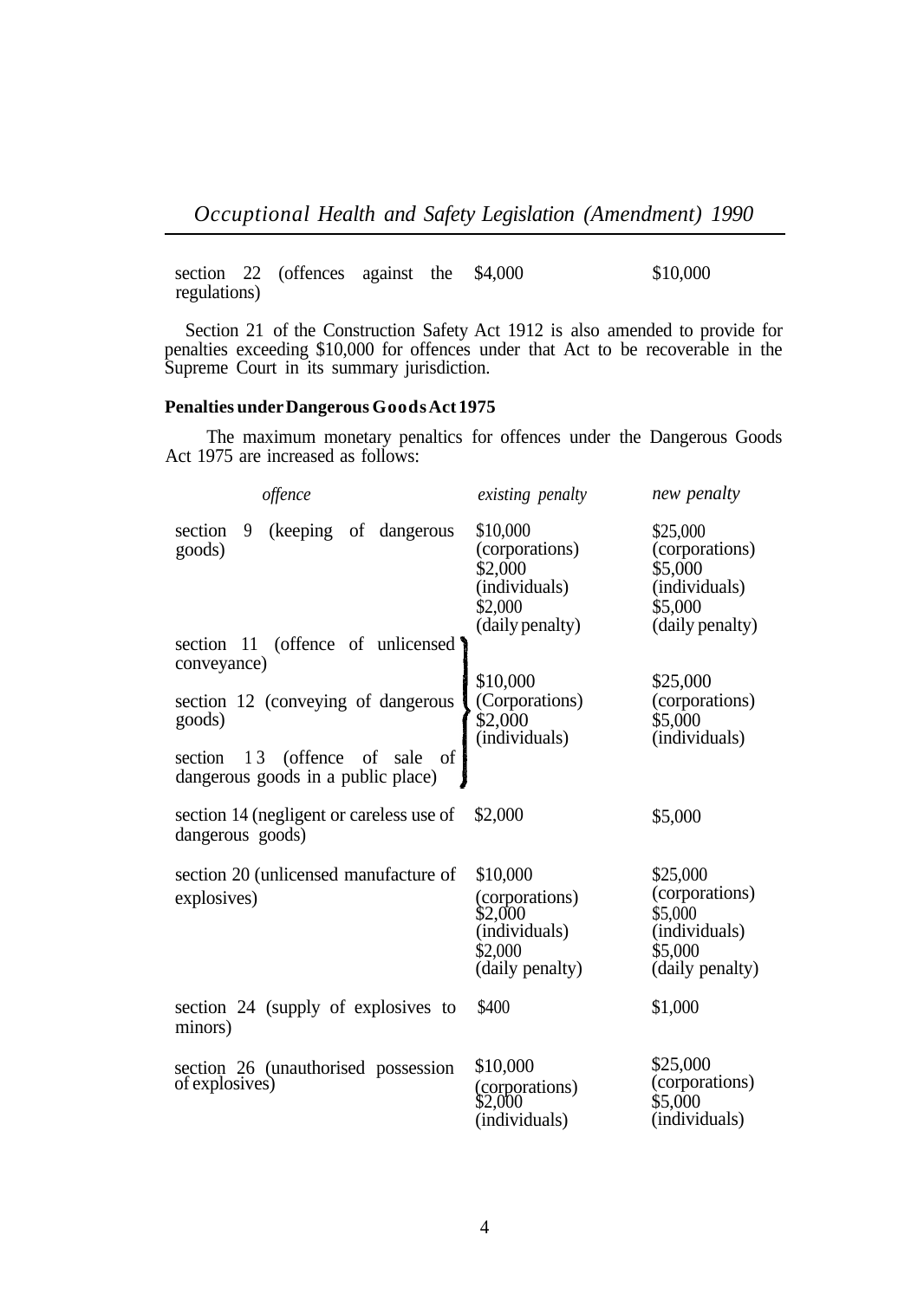*Occuptional Health and Safety Legislation (Amendment) 1990* 

| section 32 (obstruction of inspectors)<br>$etc.$ )       | \$2,000                  | \$5,000                              |
|----------------------------------------------------------|--------------------------|--------------------------------------|
| section 41 (offences against the \$4,000<br>regulations) | \$200<br>(daily penalty) | \$10,000<br>\$500<br>(daily penalty) |

Section 33 of the Dangerous Goods Act 1975 is amended to provide for penalties exceeding \$10,000 for offences under that Act to be recoverable in the Supreme Court in its summary jurisdiction.

### **Penalties under Factories, Shops and Industries Act 1962**

Industries Act 1962 are increased as follows: The maximum monetary penalties for offences under the Factories, Shops and

| offence                                                      | existing penalty                                                                            | new penalty                                                                                |
|--------------------------------------------------------------|---------------------------------------------------------------------------------------------|--------------------------------------------------------------------------------------------|
| section 7 (assaulting inspectors etc.)                       | \$4,000                                                                                     | \$10,000                                                                                   |
| section 45 (means of escape from and<br>extinguishing fires) | \$10,000<br>\$100                                                                           | \$25,000<br>(corporations)<br>\$10,000<br>(individuals)<br>\$250                           |
|                                                              | (daily penalty)                                                                             | (daily penalty)                                                                            |
| section 100 (obstruction of inspectors)<br>$etc.$ )          | \$400                                                                                       | \$5,000                                                                                    |
| section 144 (breach of regulations)                          | \$4,000<br>(in the case of<br>regulations under<br>Part $3)$<br>\$1,000<br>(in other cases) | \$10,000<br>(in the case of<br>regulations<br>under Part 3)<br>\$2,500<br>(in other cases) |